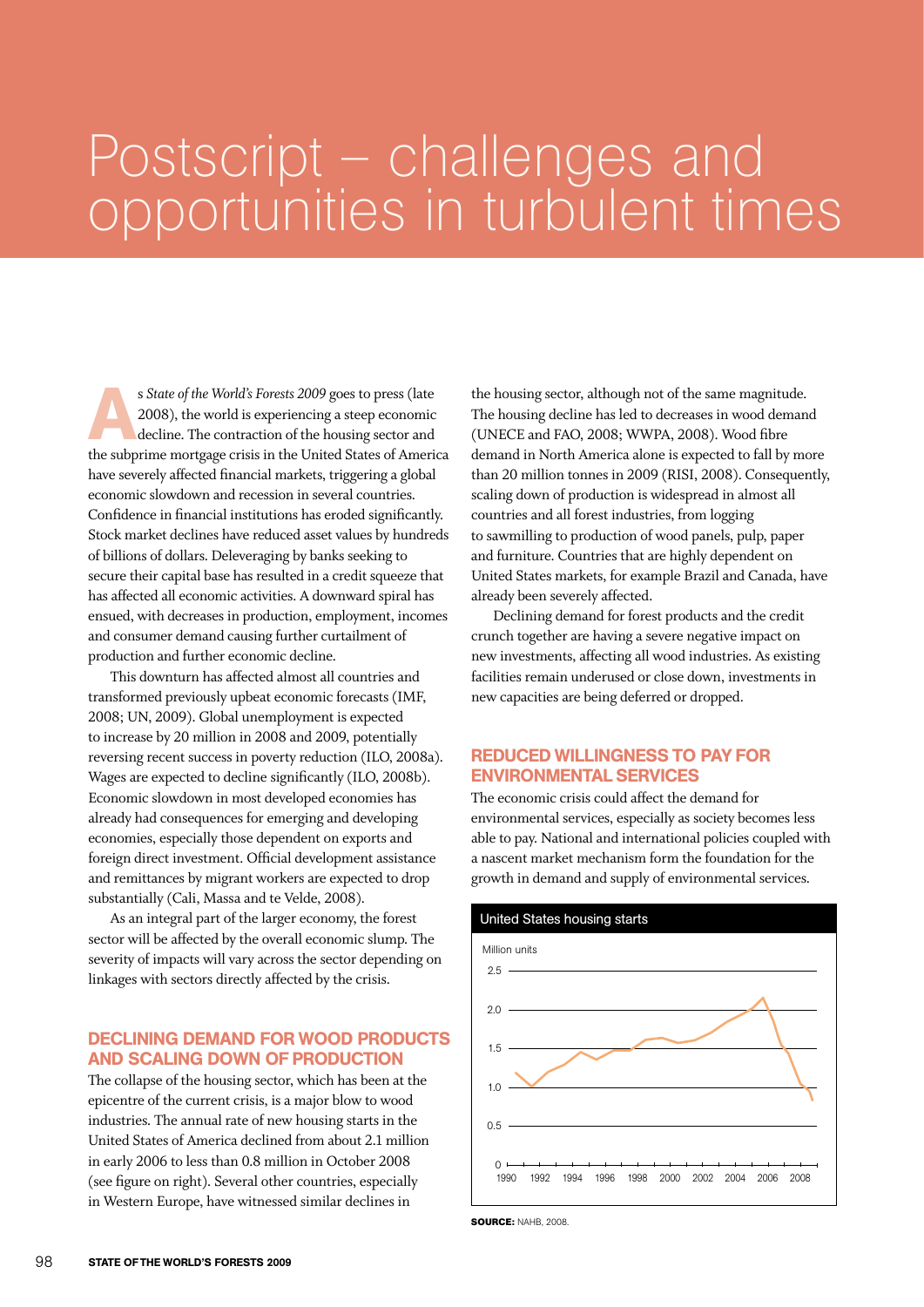Prolonged economic stagnation could have a negative impact on a number of environmental services unless the building up of a "green economy" is seen as a way out of the crisis.

Despite an initial appearance of stability, carbon markets have also been hit by the financial crisis as it has led to the collapse of some of the major investment banks involved in carbon trading. Carbon prices have plummeted in line with the prices of oil and other commodities. On the European Climate Exchange, carbon prices dropped from about €29 per tonne in early July 2008 to about €15 per tonne in mid-November 2008. An economic slowdown implies a decline in emissions from industries and power utilities, reducing the demand for emission allowances. Unless the price of carbon increases significantly and remains stable, the market approach to combating climate change could become ineffective. Its viability will largely depend on economic recovery and strong political commitment to conclude the post-Kyoto climate change agreement.

A more general concern is that some governments may dilute previously ambitious green goals or defer key policy decisions related to future climate change mitigation and adaptation as they focus on reversing the economic downturn (Egenhofer, 2008; Rice-Oxley, 2008). For example, commitment to European legislation on climate change, especially on auctioning emission allowances, is meeting obstacles, although some countries (e.g. the United Kingdom) have moved ahead with partial auctioning. Initiatives such as those for reducing emissions from deforestation and forest degradation (REDD) that are dependent on international financial transfers could face similar problems.

The unprecedented investment boom in biofuel production of the past few years is also fading. The slowdown could particularly affect investment in the more efficient second- and third-generation technologies, including lignocellulosic biofuel production.

Travel and tourism, including ecotourism, is another sector already affected by the economic slump. Since mid-2008, the expansion of international tourism has decelerated, initially because of high fuel prices and subsequently because of slowed economic growth and consequent lower consumer

expenditure on travel and tourism (WTO, 2008). An already visible decline in international tourist arrivals in Kenya, South Africa and the United Republic of Tanzania, for example, heralds coming difficulties for wildlife tourism.

### Impacts on forests and forest management: bad news and good

Reduced wood demand could have positive effects on forest resources, but the economic crisis could also reduce investment in sustainable forest management and favour illegal logging. Contraction of formal economic sectors often opens opportunities for expansion of the informal sector, including illegal logging. For example, a number of countries in Southeast Asia witnessed an increase in illegal logging following the 1997/98 economic crisis (Pagiola, 2004). Declining demand for high-priced wood from legal operations, reduced institutional capacity to protect forests as a result of lower budgets and increasing unemployment in the formal sector could increase illegal logging.

As outlined in the preceding chapters, rapid economic growth and reduced land dependence have helped to slow forest clearance and even reverse deforestation in many countries in the past decade. In several countries, remittances from migrant workers have helped to diminish the pressure on land. A continuing economic crisis could reverse the decline in dependence on agriculture, especially as industrial and services sectors decline and remittances drop. Increasing unemployment in the latter sectors could result in the return of workers to rural areas with attendant impacts on land use, including expansion of cultivation on to forest land.

Although smallholder cultivation may expand, large-scale cultivation of commercial crops, which has been a key driver of deforestation in the tropics, could decline substantially with the credit squeeze and the reduction in demand caused by the economic slowdown. Prices of palm oil, rubber and soybeans have dropped dramatically in the second half of 2008 (see figure on next page). While this is bad news for the producers of these commodities, it could be good news for forests. For example, the price of soybeans has a direct correlation with forest clearance in the Amazon basin (Nepstad *et al*., 2008).